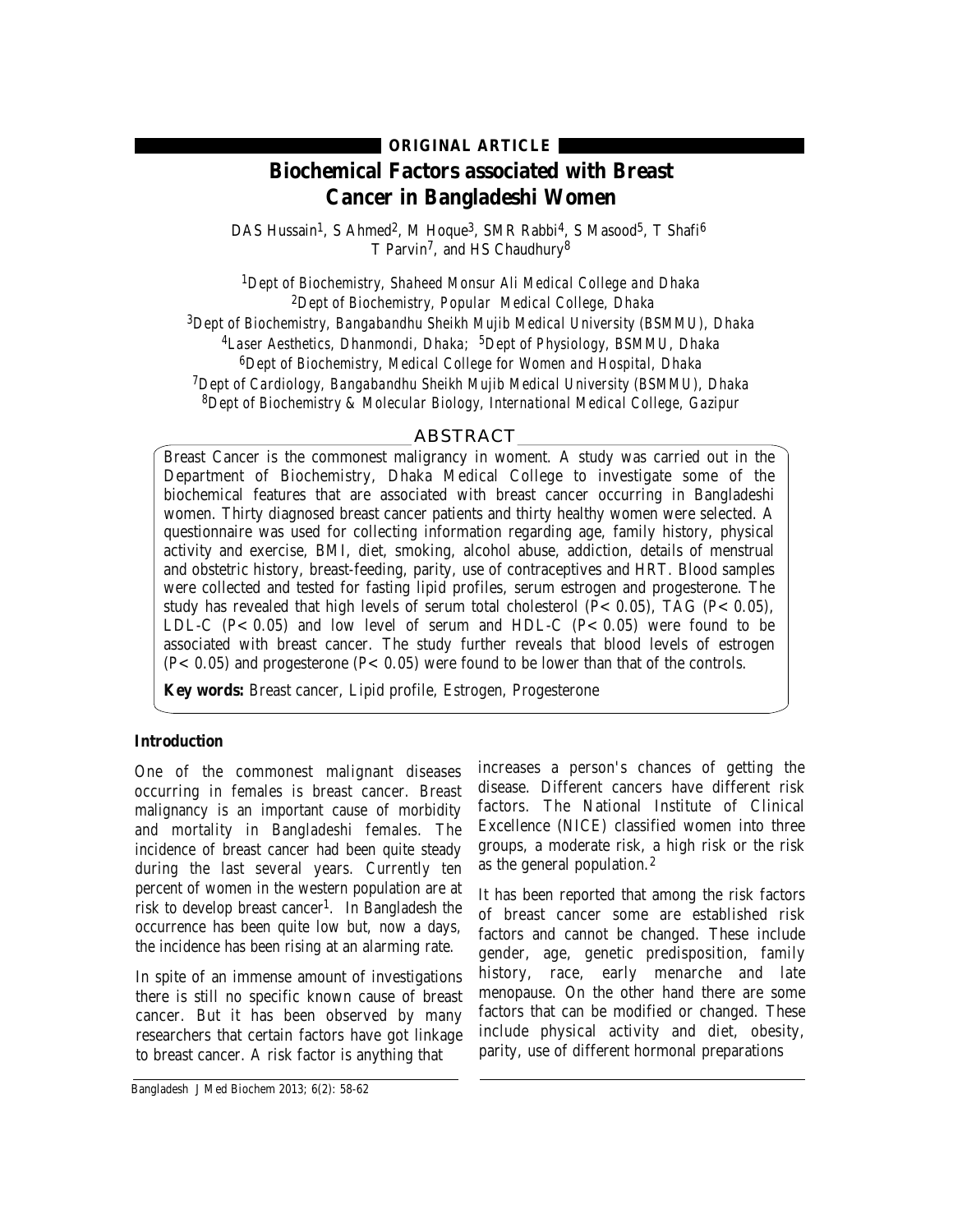Biochemical Factors associated with Breast Cancer 59

etc. The chance of getting breast cancer in woman increases, as the woman gets older. Nearly 8 out of 10 breast cancers are found in woman over the age of 50.<sup>3</sup>

Race is also an important factor as it has been reported that white women are more likely to get breast cancer. Women who had their menarche before 12 years of age or who went through menopause after the age of 55 years have increased risk of breast cancer.

Women who are childless or those who have their first child after the age of 30, have also higher risk of breast cancer. The association perhaps reflects either a pregnancy-induced maturation of mammary cells making them less susceptible to carcinogenic transformation, or a long lasting hormonal change or both<sup>4,5</sup>. Having the last child at an older age has also been found to be associated with higher risk of breast cancer6.

Biochemical risk factors include increase in blood glucose, increase in serum triglyceride level, decrease in high-density lipoprotein level and increased concentrations of the hormones estrogen and progesterone in blood7. Recently a study has been conducted which suggests that higher levels of total cholesterol and triglycerides may play an important role in carcinogenesis and that the elevated plasma LDL-cholesterol, which is more susceptible to oxidation may result in high lipid peroxidation in breast cancer8.

It was also found that the use of oral contraceptives was associated with an increase in breast cancer and this increased risk persists for 10 years after stopping the pill. It has also been reported that daily use of hormone replacement therapy (estrogen and progesterone) increases a woman's chances of developing breast cancer by about 25% if taken for several years.<sup>5</sup>

Woman who took combined HRT also had a higher risk of having breast cancer detected at a more advanced stage and was more likely to have abnormal results on mammograms. The British "Million Women study" reported a

slightly increased risk of breast cancer among women who took Estrogen Replacement Therapy (ERT)4. It has been reported that estrogen and progesterone plays a significant role in breast development. Endogenous estrogen excess or more accurately hormonal imbalance clearly plays an important part in the development of breast cancer. In the postmenopausal women adrenal gland is the main source of estrogen, which may play an important role in the development of breast cancer9.

It has been found that functioning ovarian tumors that elaborate estrogens are associated with breast cancer in postmenopausal women. Production of some growth factors, which depend on estrogen are thought to be secreted by human breast cancer cells. Interaction between circulating hormones and hormone receptors on cancer cells and growth factors induced by tumor cells are involved in breast cancer progression. According to recent research, multiple serumbased tumor markers have been described for breast cancer, such as CA 15-3, BR-2.29 or CA-27.29, carcinoembryonic antigen, tissue polypeptide antigen<sup>10</sup>. They are used for assessing the prognosis of breast cancer and are of little value in the diagnosis. So these tumor markers are not considered to be risk factors.

# **Materials and Methods**

A cross-sectional laboratory study was planned and carried out during January 2006 to December 2006 in the Department of Biochemistry, Dhaka Medical College, in collaboration with Dept of Biochemistry, Bangabandhu Sheikh Mujib Medical University (BSMMU), Delta Medical Center, Breast Center Dhanmondi and National Institute of Cancer Research & Hospital, Dhaka.

A questionnaire was used to collect information regarding age, family history, physical activity and exercise, the height and weight of individuals to calculate BMI. Biochemical profiles were measured. Participants enrolled in this study were asked for details regarding their lifestyle oriented physical activity.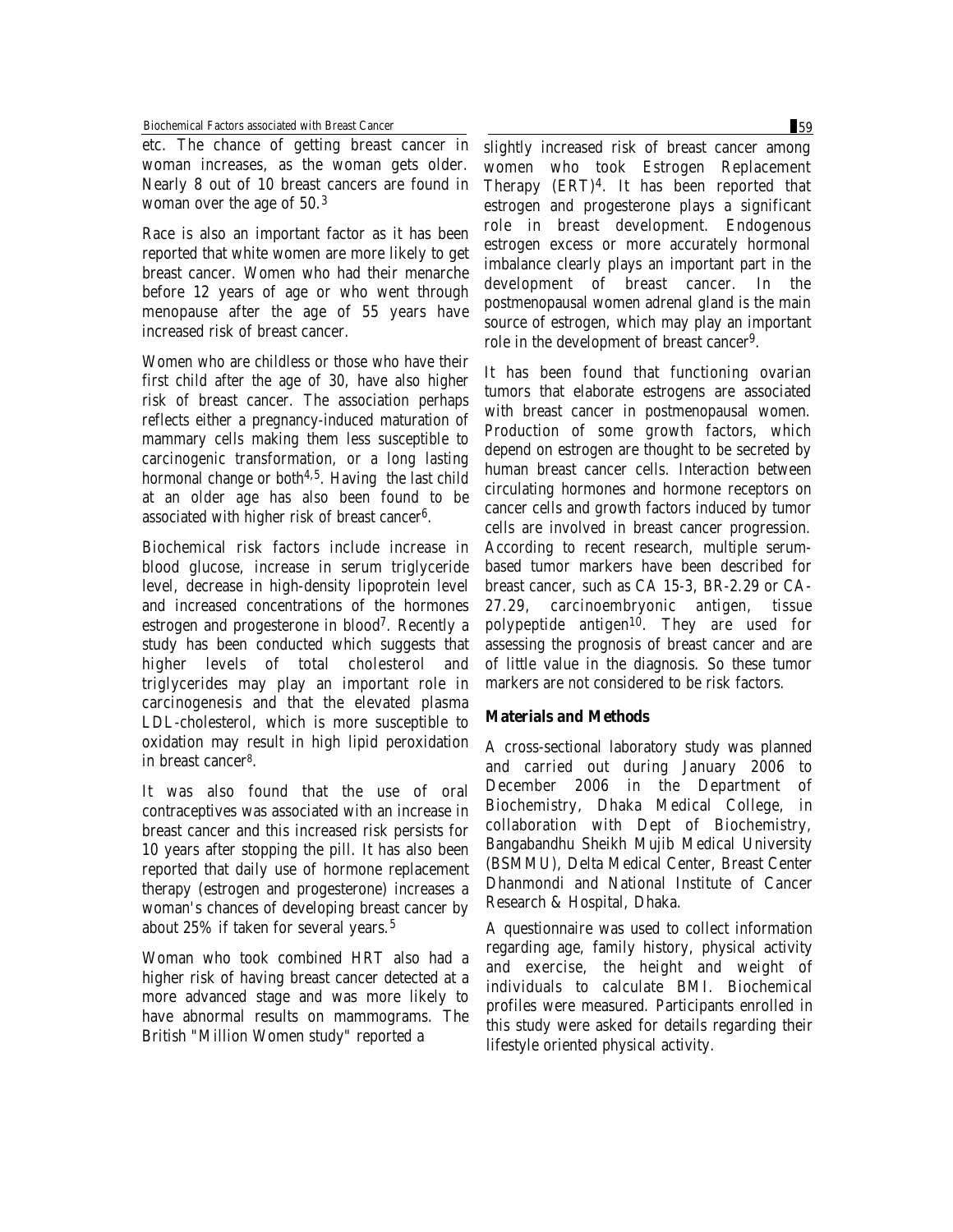Details on their menstrual history were noted, and the age of their menarche, menstrual periods, last menstrual periods and age of menopause were all recorded. Details about breast-feeding were included in the study. Marital status and age when the study subject first got pregnant and the number of issues was all explored. Females were asked about the method they used for contraception. They were asked specifically whether they used intrauterine contraceptive device or implants or deports. Post-menopausal study subjects were asked about taking estrogen and progesterone replacements. All these data were entered and analyzed by Statistical Package for Social Sciences (SPSS)-version 11.5.

For biochemical risk factors samples were collected and preserved for assessing lipid profiles and serum hormonal levels. Collection and preservation of samples were done as per standard methods. Prior to sample collection all the subjects were cordially requested to remain on a 12 hour fast from 8 pm to 8 am next morning. At the end of 12 hour fasting 5 ml of blood was collected from the antecubital vein of each study subject after maintaining all aseptic precautions and immediately then transferred to a dry clean test tube and allowed to clot. Then the sample was centrifuged and serum was collected in a microcentrifuge tube, which was appropriately labelled and preserved at  $-20^{\circ}$  C. After collection of all samples, serum was used for the measurement of lipid profile and hormones.

### *Laboratory Methods*

- Estimation of serum estrogen and progesterone was assayed by Microparticle Enzyme Immunoassay  $(MEIA)<sup>11,12</sup>$ .
- Estimation of serum total cholesterol concentration by enzymatic colorimetric CHOD-PAP method<sup>15</sup>.
- Estimation of serum HDL-C concentrationwas done by enzymatic colorimetric Phosphotungstic acid/MgCl2 method16.
- Estimation of serum triglyceride concentration by enzymatic colorimetric GPO-PAP method<sup>17</sup>.
- Calculation of serum LDL-C concentration using Friedwald's formula18.
- Estimation of blood glucose by GOD method.

The quantitative variables were expressed as mean  $\pm$  SD or median (range) as appropriate. P value  $< 0.05$  was taken as level of significance. Chi square test was done to see the association among different risk factors of breast cancer. To compare statistical differences between two groups unpaired Student's 't' test was done.

# **Results**

A total of 60 subjects, all of which were females, were included in the study. The subjects were divided into two groups. In Group I thirty breast cancer patients were selected while in Group II, thirty healthy women were taken as control.

Concentrations of lipid profile (TC, TG, HDL-C, LDL-C) in different groups were expressed in mg/dL. Serum estrogen and progesterone was expressed in pg/ml and nmol/L respectively. Serum lipid profile levels in different groups are presented in Table I.

Serum levels of TC in mg/dL, HDL-C mg/dL, LDL-C mg/dL, and TG mg/dL, were  $205.0 \pm 14.0$ ,  $29.0 \pm 6.0$ ,  $129.0 \pm 5.0$ ,  $193.0 \pm 14.0$ 15.0 in cases and  $190.0 \pm 10.0$ ,  $34.0 \pm 3.0$ ,  $109.0 \pm 9.0, 158.0 \pm 12.0$  in controls respectively.

**Table-I:** Serum lipid profiles in study subjects

| <b>Parameter</b><br>$m \pm SD$ in mg/dl | Group I<br>$n = 30$ | Group II<br>$n = 30$ | P        |
|-----------------------------------------|---------------------|----------------------|----------|
| ТC                                      | $205.0 \pm 14.0$    | $190.0 \pm 10.0$     | $-.0.05$ |
| $HDL - C$                               | $29.0 \pm 6.0$      | $34.0 \pm 3.0$       | $-.0.05$ |
| $LDL - C$                               | $129.0 \pm 5.0$     | $109.0 \pm 9.0$      | $-.0.05$ |
| TG                                      | $193.0 \pm 15.0$    | $158.0 \pm 12.0$     | $-.0.05$ |

The mean $\pm$  SD of estrogen was  $39\pm12$  pg/ml and progesterone was  $0.75 \pm 0.3$  nmol/L in cases and in controls estrogen was  $65 \pm 16$  pg/ml and progesterone was  $2 \pm 0.3$  nmol/L (Table-II).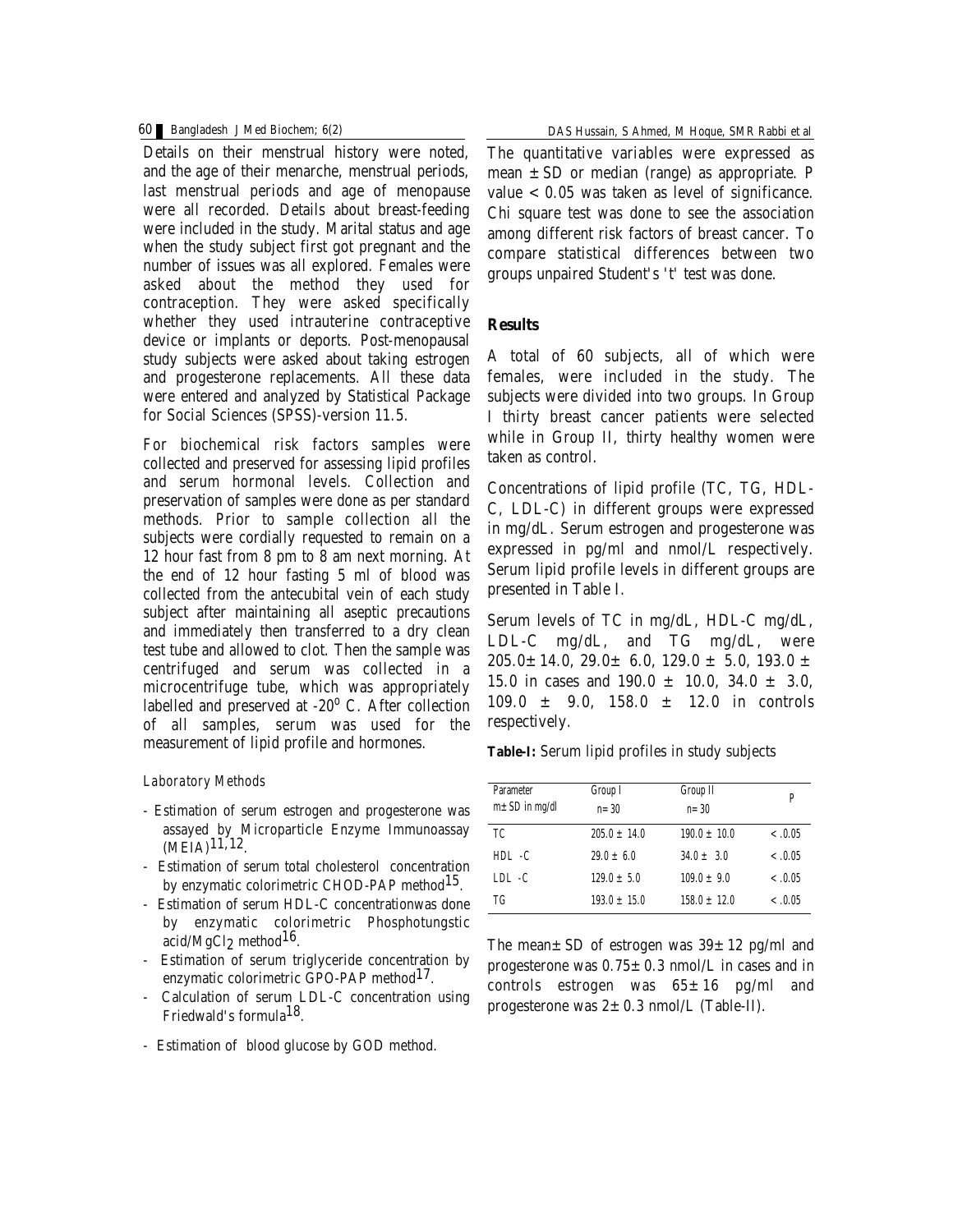Biochemical Factors associated with Breast Cancer **61 61** 

**Table II**: Serum Estrogen and Progesterone Levels in study subjects

|                          | Group -I       | Group - II  |         |
|--------------------------|----------------|-------------|---------|
| <b>Parameter</b>         | $n = 30$       | $n = 30$    | p       |
|                          | $m \pm SD$     | $m \pm SD$  |         |
| Estrogen<br>(pg/ml)      | $39 \pm 12$    | $65 \pm 16$ | ~<~0.05 |
| Progesterone<br>(mmol/L) | $0.75 \pm 0.3$ | $2 \pm 0.3$ | ~<~0.05 |

*Results are expressed as mean ± SD*

# **Discussion**

In the present cross-sectional study an association between risk factors and breast cancer has been studied in Bangladeshi breast cancer female patients. Among the biochemical parameters, lipid profile and serum estrogen and progesterone were studied.

In the present study a significant association was found between the use of Oral Contraceptive Pill (OCP) and breast cancer. There seems to have a lot of controversy regarding this association. A number of studies showed no increased risk, instead showed protective role against breast malignancy19. On the other hand, some studies showed that the OCP do not increase the risk for breast cancer, but they increase the incidence of benign breast diseases.

In the present study a significant difference in lipid profiles was found between cases and control. Serum total cholesterol and triglycerides were found to be elevated in cases. Furthermore, a rise in low-density lipoprotein and decreased serum levels of high-density lipoprotein were observed. These findings were consistent with that of other studies7.

Recent studies suggest that higher levels of total cholesterol and TG may play an important role in carcinogenesis, and that elevated plasma LDLconcentration that is more susceptible to oxidation, may result in higher lipid peroxidation in breast

cancer patients. The studies reveal that the decreased concentration of HDL-C might cause the reactive oxygen metabolites to remain unopposed8. In a separate study in Norway, it was reported that low serum high-density lipoprotein cholesterol (HDL-C) was an important component of the metabolic syndrome, and has recently been related to breast cancer risk in overweight and obese women $^{21}.$ 

Recent studies suggest that higher levels of total cholesterol and TG may play an important role in carcinogenesis, and that elevated plasma LDL-concentration that is more susceptible to oxidation, may result in higher lipid peroxidation in breast cancer patients. The studies reveal that the decreased concentration of HDL-C might cause the reactive oxygen metabolites to remain unopposed8. In a separate study in Norway, it was reported that low serum high-density lipoprotein cholesterol (HDL-C) was an important component of the metabolic syndrome, and has recently been related to breast cancer risk in overweight and obese women21.

In the present study although serum levels of estrogen and progesterone were found low in cases, this could probably be due to the failure of proper matching between the cases and the controls with respect to their different phases of menstrual cycle during the measurements of blood hormones. Moreover, the sample size was small.

The present study suggests that high levels of serum total cholesterol, TAG, LDL-C and low level of serum and HDL-C are to be associated with breast cancer. It also indicates that breast cancer patients also have a lower level of both estrogen and progesterone as compared to controls.